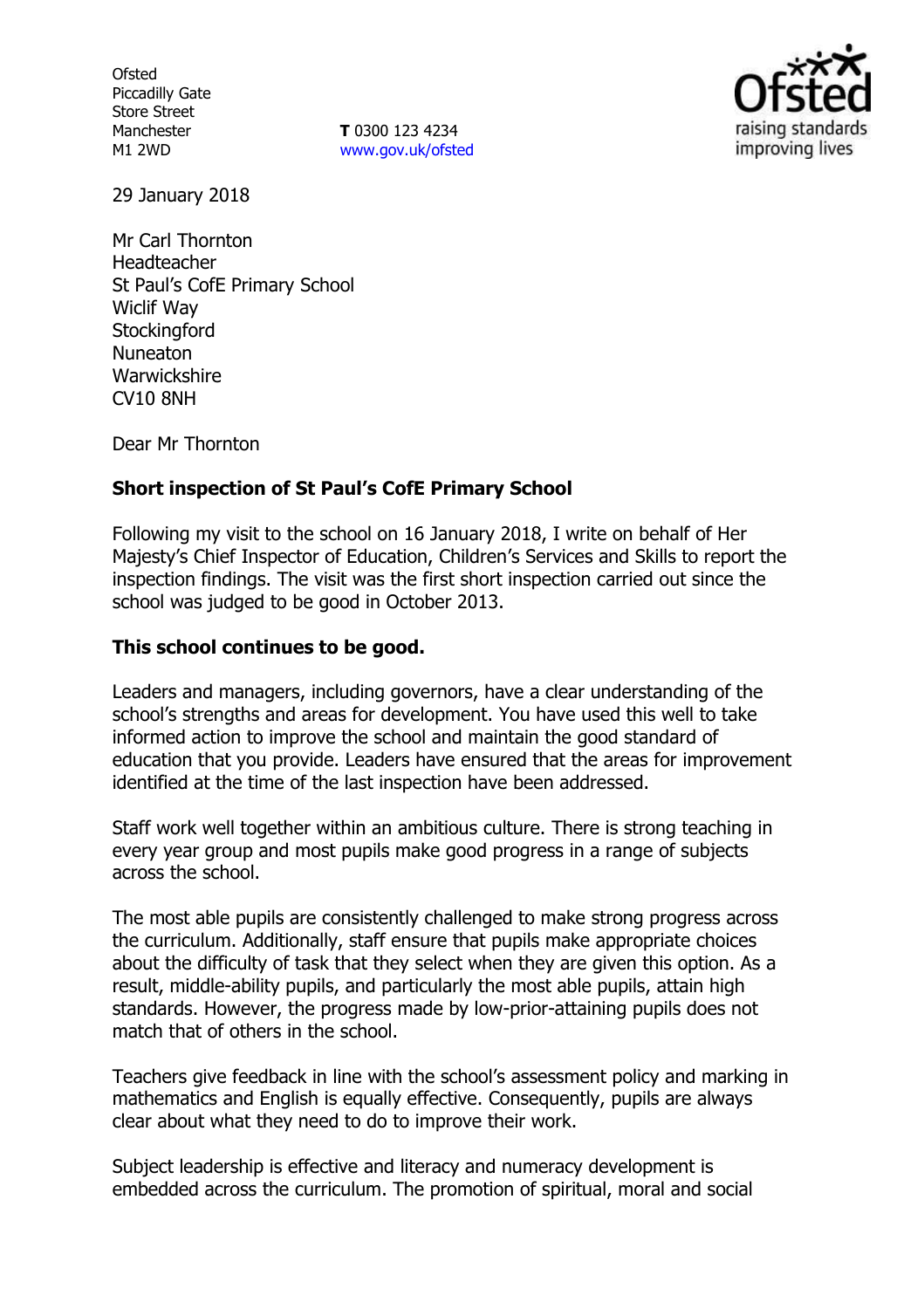

development is strong and fundamental British values are promoted well within the Christian ethos of the school. Pupils learn about all the major religions and they have visited many different places of worship. Pupils are tolerant, respectful and honest. They have a clear understanding of democracy and right and wrong.

Learning in the classroom is enriched by a range of other opportunities. These include trips and visits, sport and exercise, outdoor activities, including forest schools, choir and sessions led by visitors.

Pupils are proud of their school and keen to take on responsibilities. Some lead worship and others lead play activities. There is an active school council and older pupils are happy to help younger ones. This happens as a matter of course but opportunities such as Year 5 boys reading with Year 2 boys help develop a sense of responsibility while addressing one of the school's priorities.

Leaders have correctly identified improving outcomes in phonics and reading, particularly for boys, as a key area for development. The library has been improved, a reading for pleasure team has been established and effective interventions are in place to help those who need to catch-up. The Shakespeare intervention programme is having a marked impact on improving the reading of disadvantaged boys.

Leaders have also correctly identified improving outcomes for disadvantaged pupils as a key priority. The difference between the attainment of disadvantaged pupils and other pupils narrowed last year but a gap remains. Consequently, staff have been given further training to improve their practice and they are taking action to fully engage with parents. Additional interventions are in place and disadvantaged pupils benefit from targeted enrichment activities. As a result, the most able disadvantaged pupils continue to make strong progress and the progress of other groups continues to improve.

Overall, pupils made similar progress to the national average in reading and mathematics and strong progress in writing in 2016 and 2017. However, as the progress made by boys in writing did not match that of girls; leaders are taking further action to improve the standard of boys' writing.

Pupils behave well. They are polite and considerate and they value the rewards that they are given in school. Inappropriate behaviour is rare and sanctions are needed infrequently. There have been no permanent exclusions since the last inspections and very few fixed-term exclusions.

Most pupils have excellent attendance but the proportions of disadvantaged pupils and those who have special educational needs (SEN) and/or disabilities who are absent are higher than those of other pupils. Additionally, the way that leaders analyse behaviour and attendance is not fully developed.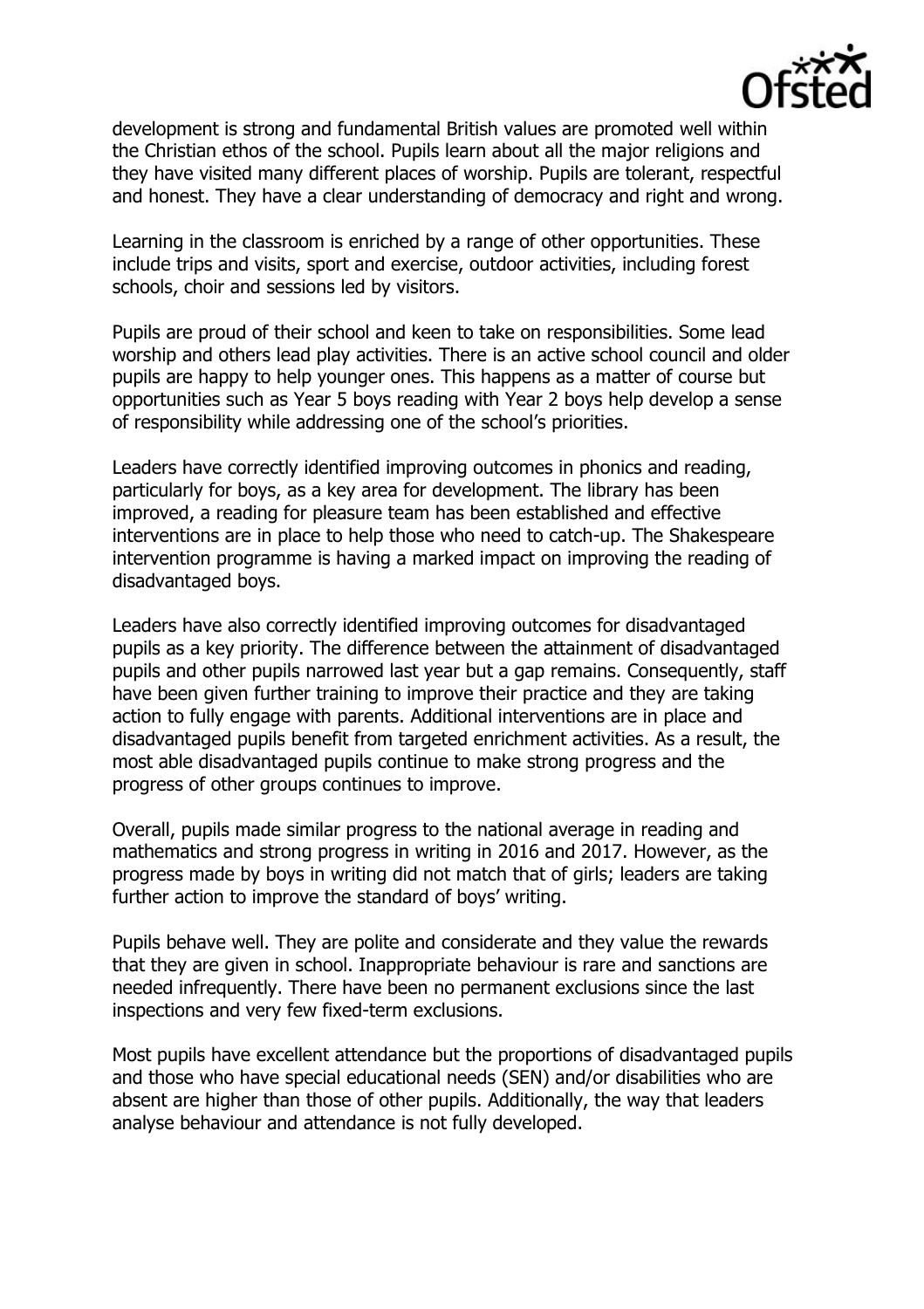

# **Safeguarding is effective.**

The leadership team has ensured that all safeguarding arrangements are fit for purpose. Staff are clear about their responsibilities and know what to do if they have a concern. There is a strong culture for keeping children safe throughout the school.

Staff are well trained and diligent. Processes are robust and concerns are followed up appropriately. Referrals are timely and outside agencies are used effectively.

Procedures to recruit, select and check staff are thorough and the school's single central record is compliant. Appropriate checks are in place for visitors and the site is secure.

Pupils are taught to stay safe in an age-appropriate way. They learn about online safety and the 'e-cadets' take a lead on promoting e-safety to other pupils and parents. Pupils feel safe and staff and parents believe that pupils are safe in the school.

Pupils and parents raised no concerns about bullying. They were confident that staff would deal with it quickly and appropriately should it happen.

# **Inspection findings**

- There is strong teaching in every year group. Pupils and staff work well together in a positive learning environment. Displays are used effectively to celebrate pupils' achievements and aid learning. Teaching assistants are well deployed and purposeful interventions accelerate the progress made by targeted pupils.
- Coaching and training are used to help staff improve their practice but not all teaching is of the highest standard. Leaders have correctly identified improving the quality of teaching further as a key priority for the school.
- **Low-prior-attaining pupils are beginning to make improved progress and they** made faster progress than the national average in mathematics in 2017. However, leaders have not analysed the progress made by this group of pupils closely in the past and their progress has been slower than other pupils in the school.
- Leaders have taken effective action to improve progress in reading and phonics. Activities such as 'drop everything and read' are raising the profile of reading in the school and effective interventions are ensuring that almost all pupils reach the expected standard in phonics by the end of Year 2. However, boys still do not achieve as well as girls in reading and phonics.
- Similarly, effective strategies, such as a focus upon developing fine motor skills, are improving boys' writing skills. However, although improving, the overall quality of boys' writing does not match that produced by girls in the school.
- Disadvantaged pupils make similar progress to other pupils and the most able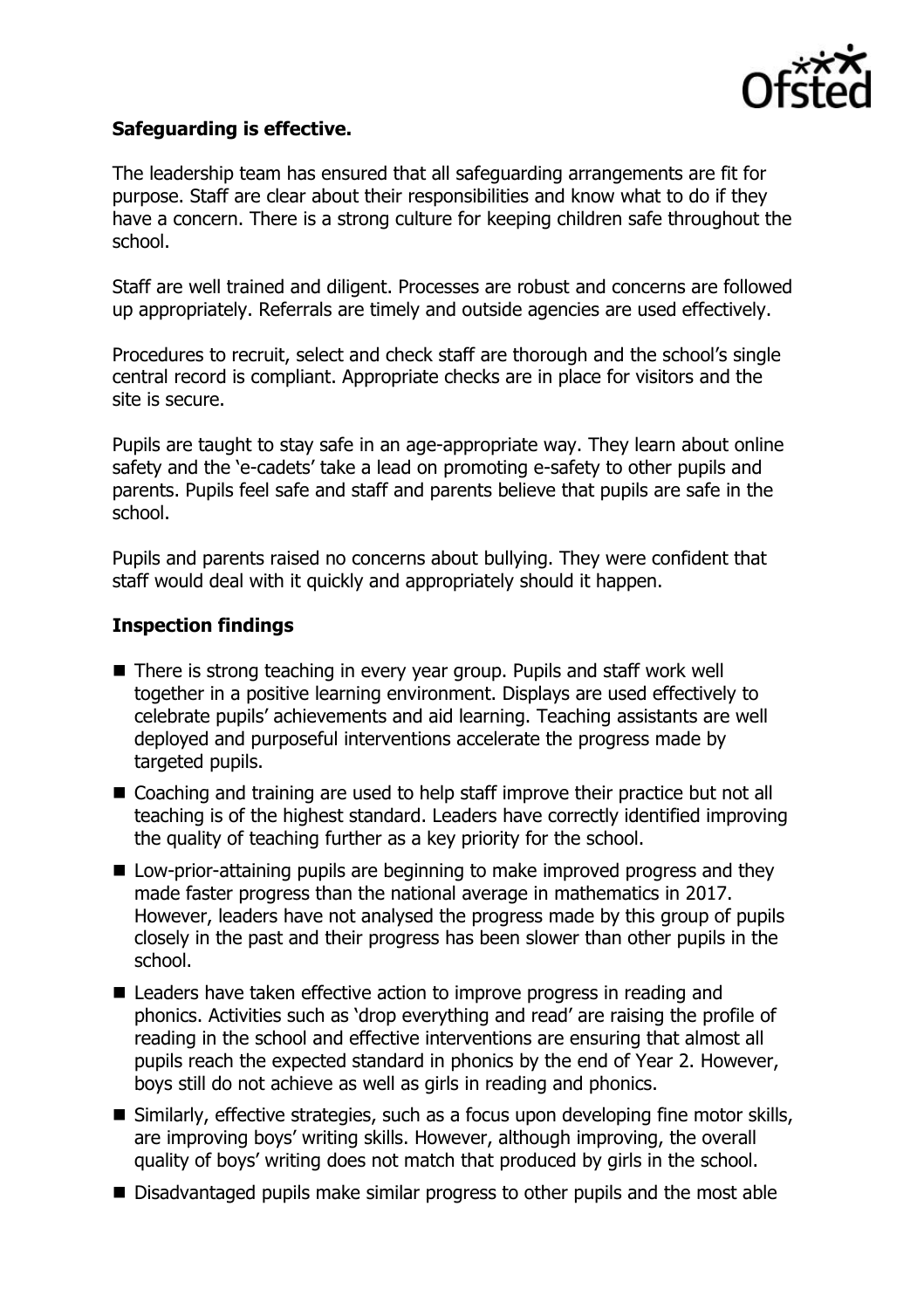

disadvantaged pupils achieve high levels of attainment. However, although the overall difference in attainment between disadvantaged pupils and others is diminishing, this group of pupils is not making fast enough progress to close the attainment gap.

Most pupils attend regularly but a small number of disadvantaged pupils and those who have SEN and/or disabilities are absent too often.

# **Next steps for the school**

Leaders and those responsible for governance should ensure that:

- $\blacksquare$  the quality of teaching consistently matches the best that can be found in the school
- systems and practice to improve outcomes for low-prior-attaining pupils are fully developed so that this group of pupils makes faster progress
- $\blacksquare$  effective action is taken to further improve the quality of boys' reading and writing
- $\blacksquare$  further action is taken to improve the attainment of disadvantaged pupils
- $\blacksquare$  effective action is taken to ensure that disadvantaged pupils and pupils who have SEN and/or disabilities attend regularly.

I am copying this letter to the chair of the governing body, the director of education for the Diocese of Coventry, the regional schools commissioner and the director of children's services for Warwickshire. This letter will be published on the Ofsted website.

Yours sincerely

Simon Mosley **Her Majesty's Inspector**

# **Information about the inspection**

Meetings were held with the headteacher, the assistant headteachers, other leaders, staff and four members of the governing body. Sixty responses to the staff questionnaire were also considered.

Short visits were made to every classroom and three pupils took the inspector on a tour of the school site. Seventy-four responses to the pupil questionnaire were considered and the inspector spoke to pupils formally and informally. Behaviour was observed at the start of the day, in lessons and during social time.

The inspector considered 222 responses and 15 free-text comments on Parent View. Parents were spoken to at the start of the day and a telephone conversation took place with another parent.